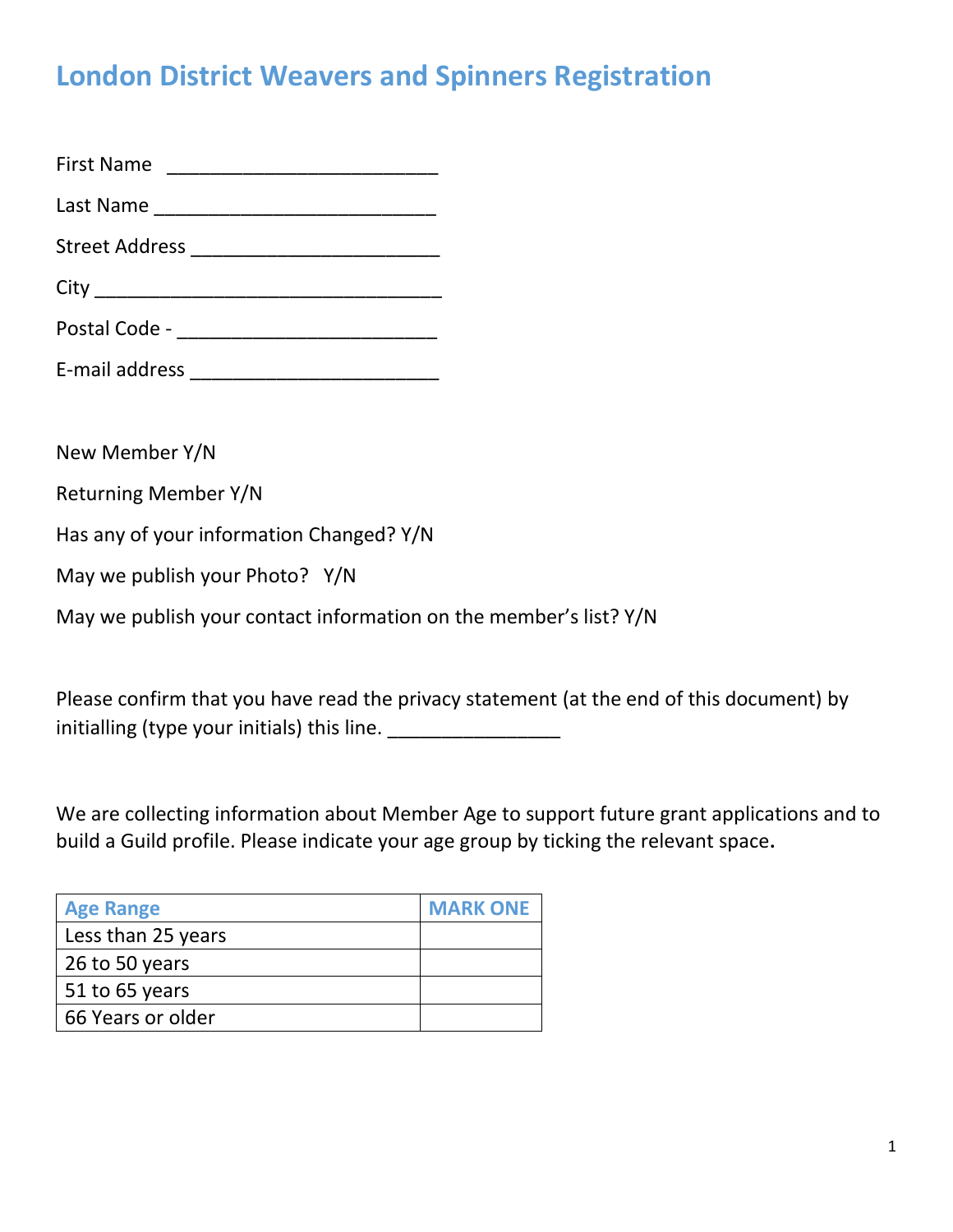# **Fibre Related Interests**

We are collecting information about your Fibre Related interests to support future grant applications and educational programs. Please indicate your interests below. Tick as many spaces as apply to your interests.

| <b>Fibre Related Interest</b>    | Type "Y" to all that apply/ Describe |
|----------------------------------|--------------------------------------|
| Spinning - Spindle               |                                      |
| Spinning - Wheel                 |                                      |
| Spinning Other                   |                                      |
| Spinning Other                   |                                      |
| Weaving - Riged Heddle           |                                      |
| Weaving - Floor Loom             |                                      |
| Weaving - Table Loom             |                                      |
| <b>Tapestry Weaving</b>          |                                      |
| Lace Weaving                     |                                      |
| Weaving - Other                  |                                      |
| Fibre Dyeing - Natural           |                                      |
| Fibre Dyeing - chemical          |                                      |
| Fibre Manufacture (harvesting)   |                                      |
| please describe area of interest |                                      |
| Other                            |                                      |
| Other                            |                                      |

#### **WE NEED VOLUNTEERS**

We are a volunteer based organization. We cannot exist without member support. Indicate whether you can volunteer in any of the following areas

| Executive                |  |
|--------------------------|--|
| Website and Social Media |  |
| Writing and Photography  |  |
| Membership Welcome       |  |
| Library                  |  |
| Equipment                |  |
| Outreach                 |  |
| Education                |  |
| Programming              |  |
| Finance                  |  |

**Current dues:** \$120/year – all full-time student \$60/year

### **Payment methods**

- E-transfer to [LDWSFinance@gmail.com](mailto:LDWSFinance@gmail.com)
- Mail cheque to Donna Martin, 14 Amanda Ave, Mount Elgin, ON N0J 1N0